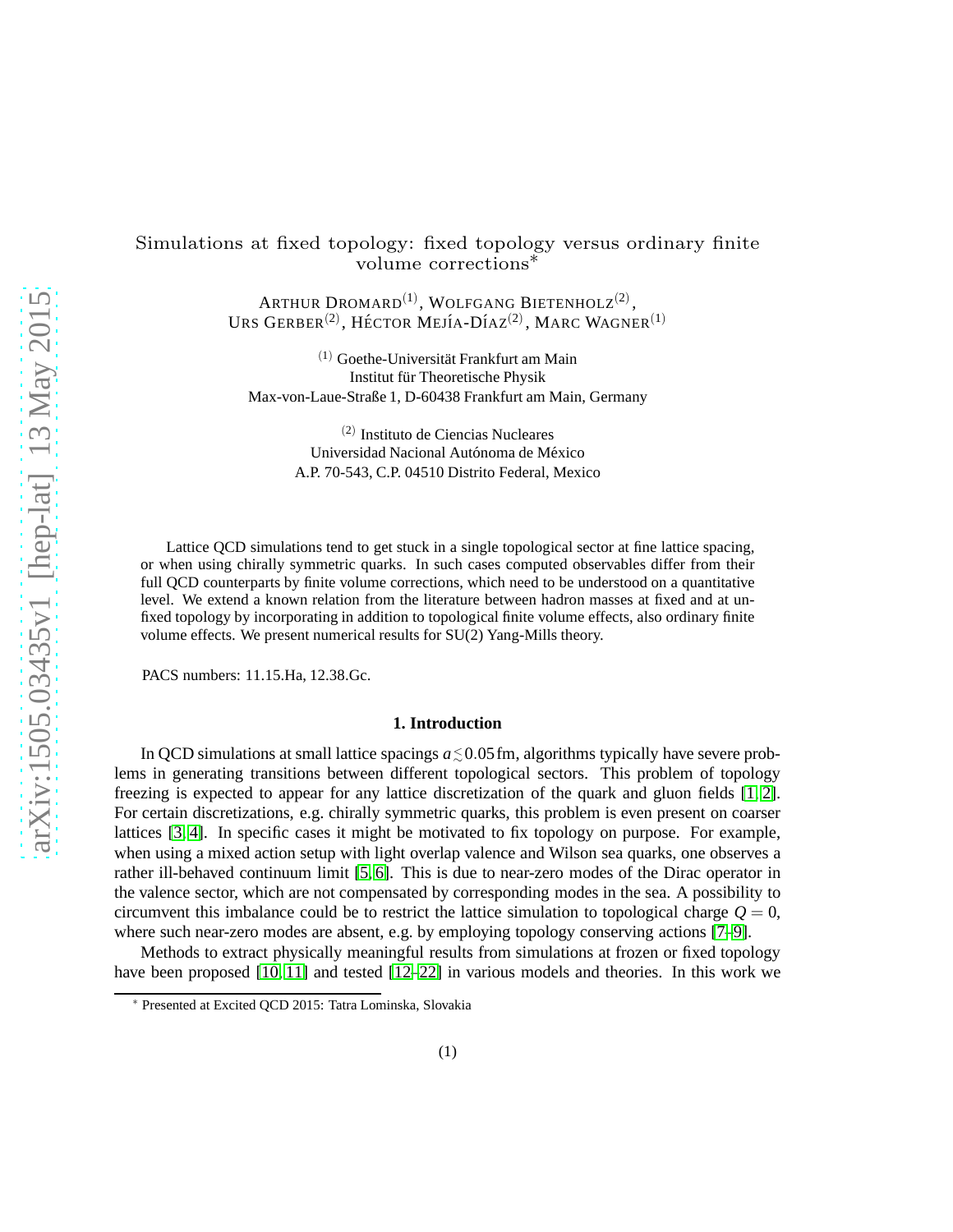extend these methods by also including ordinary finite volume effects. Such a combined treatment of both fixed topology and ordinary finite volume corrections is expected to be particularly important for QCD at light *u*/*d* quark masses. We test our equations in SU(2) Yang-Mills theory at fixed topology.

### **2. Topological finite volume effects**

<span id="page-1-3"></span>In [\[10,](#page-5-8) [11\]](#page-5-9) an equation has been derived relating a hadron mass  $M_{Q,V}$  obtained at fixed topological charge *Q* and finite volume *V* to its counterpart *M* at unfixed topology (i.e. the physically meaningful hadron mass),

<span id="page-1-0"></span>
$$
M_{Q,V} = M + \frac{1}{2\chi_t V} M'' \left( 1 - \frac{Q^2}{\chi_t V} \right) + \mathcal{O}\left(\frac{1}{(\chi_t V)^2}\right),\tag{2.1}
$$

where *M''* denotes the second derivative of *M* with respect to the  $\theta$  angle at  $\theta = 0$ , and  $\chi_t$  the topological susceptibility. This equation illustrates that fixed topology corrections are finite volume effects, i.e. effects suppressed by inverse powers of *V*. It is straightforward to extract a physical hadron mass *M* from computations at fixed topology: one just has to fit eq. [\(2.1\)](#page-1-0) to the available fixed topology and finite volume hadron masses  $M_{Q,V}$ , where  $M$ ,  $M''$  and  $\chi_t$  are the fit parameters (examples of this procedure can be found in [\[12](#page-5-10)[–21\]](#page-5-11)).

In Fig. [1](#page-2-0) we show recent results for SU(2) Yang-Mills theory (standard plaquette action, gauge coupling  $\beta = 2.5$ , i.e. lattice spacing  $a \approx 0.073$  fm [\[23\]](#page-6-1)). The static potential  $\mathcal{V}_{q\bar{q},Q,V}$  at separation  $r = 6a$  (which can be interpreted as a mass), has been computed in different topological sectors with topological charges  $|Q| = 0, 1, 2, 3, 4$  and for different volumes  $\hat{V} = 14^4, 15^4, 16^4, 18^4$  (4000 gauge link configurations have been generated for each of the four volumes). Note that the discrepancies between static potential results  $\mathcal{V}_{q\bar{q},Q,V}(r=6a)$  at different topological charges Q are clearly visible, in particular for small volumes  $V^T$ . This demonstrates the necessity of using specific methods to properly deal with topological finite volume effects. The curves represent a single fit of eq. [\(2.1\)](#page-1-0) to the lattice static potential results  $\mathcal{V}_{q\bar{q},Q,V}(r=6a)$ . The fit is of good quality, i.e.  $\chi^2 \lesssim 1$ . The resulting  $\hat{\mathcal{V}}_{q\bar{q}}(r=6a) = 0.3097(5)$  is in excellent agreement with a corresponding standard computation at unfixed topology, which yields  $\hat{\mathcal{V}}_{q\bar{q}}(r=6a) = 0.3101(3)$ .

#### **3. Ordinary finite volume effects**

Usually lattice simulations are performed at finite spatial volume  $L<sup>3</sup>$  with periodic boundary conditions. Consequently, a hadron at **x** will interact with images of itself, e.g. at  $\mathbf{x} \pm L\mathbf{e}_x$ ,  $\mathbf{x} \pm L\mathbf{e}_y$ or  $\mathbf{x} \pm L\mathbf{e}_z$ . Such interactions cause a shift in the hadron mass compared to infinite spatial volume, as first derived in [\[25\]](#page-6-2).

The corresponding equation to describe these ordinary finite volume corrections (i.e. finite volume corrections not related to fixed topology) of the static potential in Yang-Mills theory is

<span id="page-1-2"></span>
$$
M(L) - M(L \to \infty) \propto \frac{1}{L} \exp\left(-\frac{\sqrt{3}mL}{2}\right),\tag{3.1}
$$

<span id="page-1-1"></span><sup>&</sup>lt;sup>1</sup> Similar observations for the pion mass have been reported in [\[24\]](#page-6-3).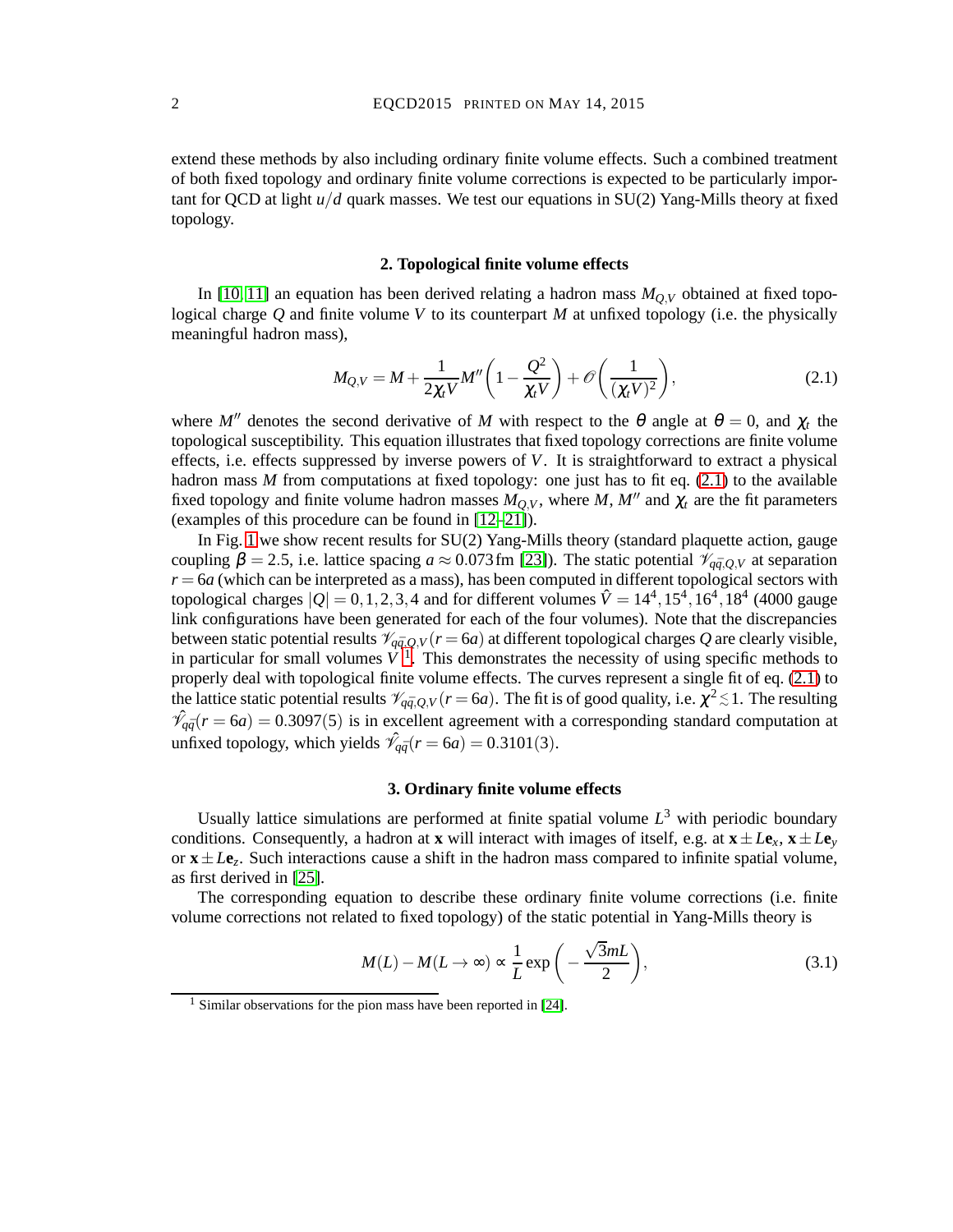

<span id="page-2-0"></span>Fig. 1.  $\hat{\mathcal{V}}_{q\bar{q},Q,V}(r=6a)$  as a function of  $1/\hat{V}$ . The curves represent the fit of the lattice static potential results to eq. [\(2.1\)](#page-1-0).

where  $M \equiv \mathcal{V}_{q\bar{q}}(r)$  and *m* is the mass of the lightest particle, i.e. the  $J^{PC} = 0^{++}$  glueball. In Fig. [2](#page-3-0) we confront this equation with lattice SU(2) Yang-Mills results for  $\hat{\gamma}_{q\bar{q}}(r=3a)$  and find excellent agreement (again we have used  $\beta = 2.5$  and generated 4000 gauge link configurations for each of the eight volumes  $\hat{V} = 10^4, 11^4, 12^4, 13^4, 14^4, 15^4, 16^4, 18^4$ ). For  $\hat{L} \ge 14$  ordinary finite volume effects are negligible. For smaller  $\hat{L}$ , however, there are sizeable corrections, which need to be taken into account, in particular when using such volumes for computations at fixed topology as presented in the previous section. From the fit of eq. [\(3.1\)](#page-1-2) to the lattice results shown in Fig. [2,](#page-3-0) one can even extract the  $J^{PC} = 0^{++}$  glueball mass with remarkable precision,  $\hat{m} = 0.74(4)$ . This is in perfect agreement with the result obtained by a standard lattice computation of a glueball 2-point correlation function,  $\hat{m} = 0.723(23)$  [\[26\]](#page-6-4).

#### **4. Combining topological and ordinary finite volume effects**

In the SU(2) example discussed in Section [2](#page-1-3) it has been possible to analyze fixed topology results using eq. [\(2.1\)](#page-1-0) in a meaningful way, i.e. without taking ordinary finite volume effects into account. Since the mass of the lightest particle, the  $J^{PC} = 0^{++}$  glueball, is quite large, ordinary finite volume effects are strongly suppressed for large volumes. As indicated by Fig. [2](#page-3-0) and as done in Section [2,](#page-1-3) one just has to discard volumes with  $\hat{L}$  < 14. In QCD the situation is expected to be more difficult, because there the lightest particle, the pion, is much lighter than the  $J^{\bar{P}C} = 0^{++}$ glueball of SU(2) Yang-Mills theory. Moreover, lattice simulations of QCD, in particular at large volumes, are extremely demanding with respect to high performance computer resources. Therefore, it is highly desirable to combine eqs. [\(2.1\)](#page-1-0) and [\(3.1\)](#page-1-2), i.e. to obtain an expression describing both topological and ordinary finite volume corrections to hadron masses.

To derive such an expression, one has to consider ordinary finite volume effects also at non-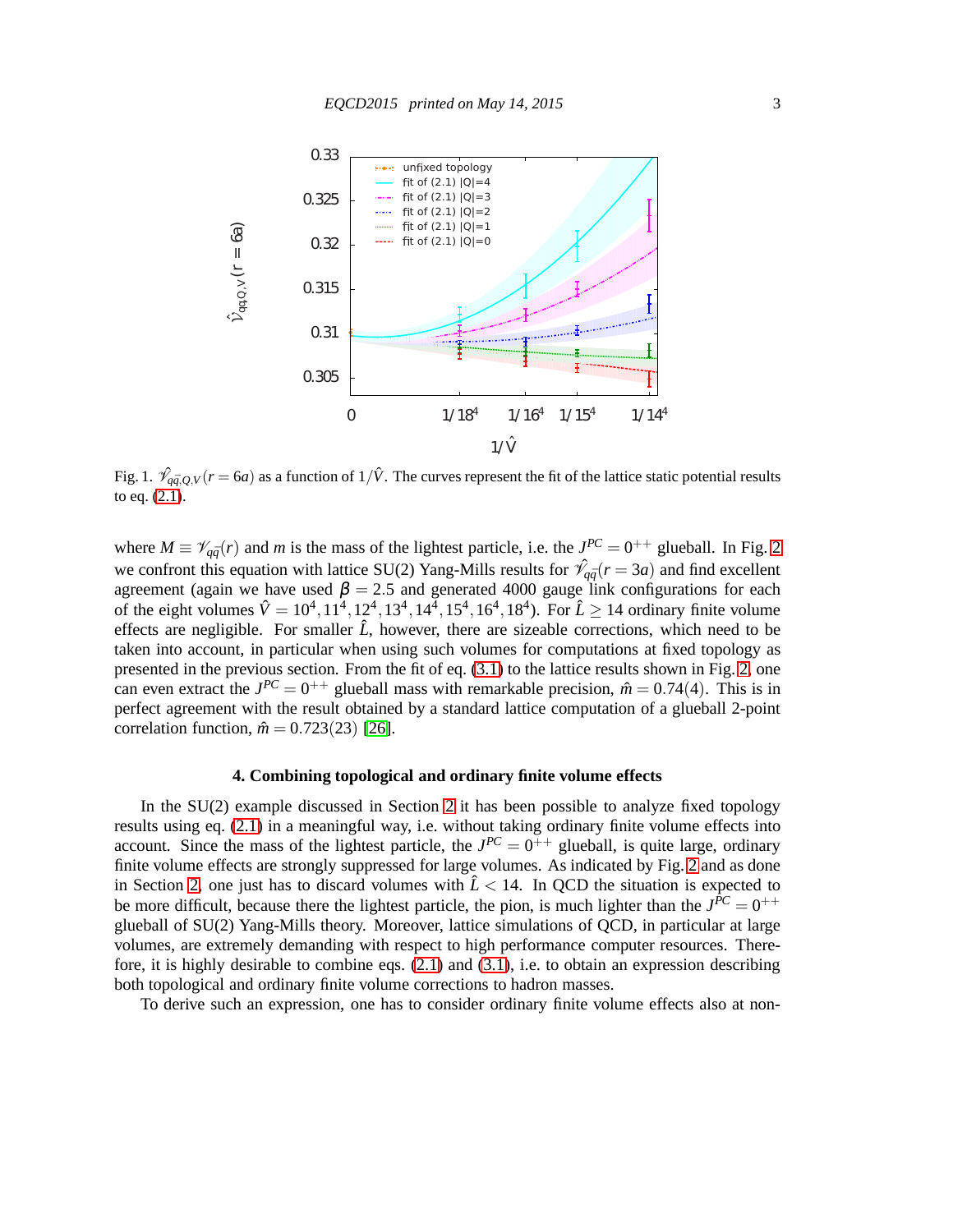

<span id="page-3-0"></span>Fig. 2. The dependence of  $\hat{\mathcal{V}}_{q\bar{q}}(r=3a)$  on the periodic spatial extension  $\hat{L}$  of the lattice (at unfixed topology).

vanishing  $\theta$  angles using equations analogous to [\(3.1\)](#page-1-2). These equations are the starting point for a lengthy calculation similar to that leading to eq.  $(2.1)$  (a detailed derivation of eq.  $(2.1)$  can e.g. found in [\[18\]](#page-5-12)). The resulting expression describing both topological and ordinary finite volume effects takes the form

<span id="page-3-1"></span>
$$
M_{Q,V} = M + \frac{1}{2\chi_t V} M'' \left( 1 - \frac{Q^2}{\chi_t V} \right)
$$
  
 
$$
- \frac{A}{L} \left( 1 + \frac{1}{2\chi_t V} \left( \frac{A''}{A} - \sqrt{3} m'' L \right) \left( 1 - \frac{Q^2}{\chi_t V} \right) \right) \exp \left( -\frac{\sqrt{3} m L}{2} \right) + \mathcal{O} \left( \frac{1}{(\chi_t V)^2} \right),
$$
  
(4.1)

where ordinary finite volume effects for the topological susceptibility  $\chi_t$  have been neglected, since they are expected to be tiny [\[27,](#page-6-5) [28\]](#page-6-6). Note that in addition to the parameters  $M$ ,  $M''$  and  $\chi_t$ , which are already present in eq. [\(2.1\)](#page-1-0), there are four more parameters, *m*, *m* ′′ , *A* and *A* ′′, characterizing combined topological and ordinary finite volume corrections.

In Fig. [3](#page-4-0) (top) we show a plot similar to that from Fig. [1,](#page-2-0) this time for  $\hat{\mathcal{V}}_{q\bar{q},Q,V}(r=3a)$ . Moreover, also results for small volumes  $\hat{V} = 11^4, 12^4, 13^4$  are included. The curves correspond to eq. [\(2.1\)](#page-1-0) with the fit parameters *M*, *M''* and  $\chi_t$  determined by a fit to the large volumes  $\hat{V}$  = 14<sup>4</sup>, 15<sup>4</sup>, 16<sup>4</sup>, 18<sup>4</sup>, where ordinary finite volume effects are negligible. There is a strong discrepancy between these curves and the lattice results for the small volumes  $\hat{V} = 11^4, 12^4, 13^4$ . This is expected, since ordinary finite volume corrections are not part of eq. [\(2.1\)](#page-1-0) in particular for small Q.

|                                     | $\mathscr{V}_{q\bar{q},Q,V}(r=3a)$ |                        | $\hat{\chi}_t \times 10^5$ |
|-------------------------------------|------------------------------------|------------------------|----------------------------|
| fit results, eq. $(4.1)$            | 0.16437(15)                        | 0.67(10)               | 9.5(2.0)                   |
| unfixed topology results $[26, 29]$ | 0.16455(7)                         | $0.723(23)$   7.0(0.9) |                            |

<span id="page-3-2"></span>Table 1. Results for the static potential  $\hat{\mathcal{V}}_{q\bar{q}}(r=3a)$ , the mass  $\hat{m}$  of the  $J^{PC}=0^{++}$  glueball, and the topological susceptibility  $\hat{\chi}_t$ , obtained by a fit of eq. [\(4.1\)](#page-3-1) to fixed topology lattice results  $\hat{\mathcal{V}}_{q\bar{q},Q,V}(r=3a)$ .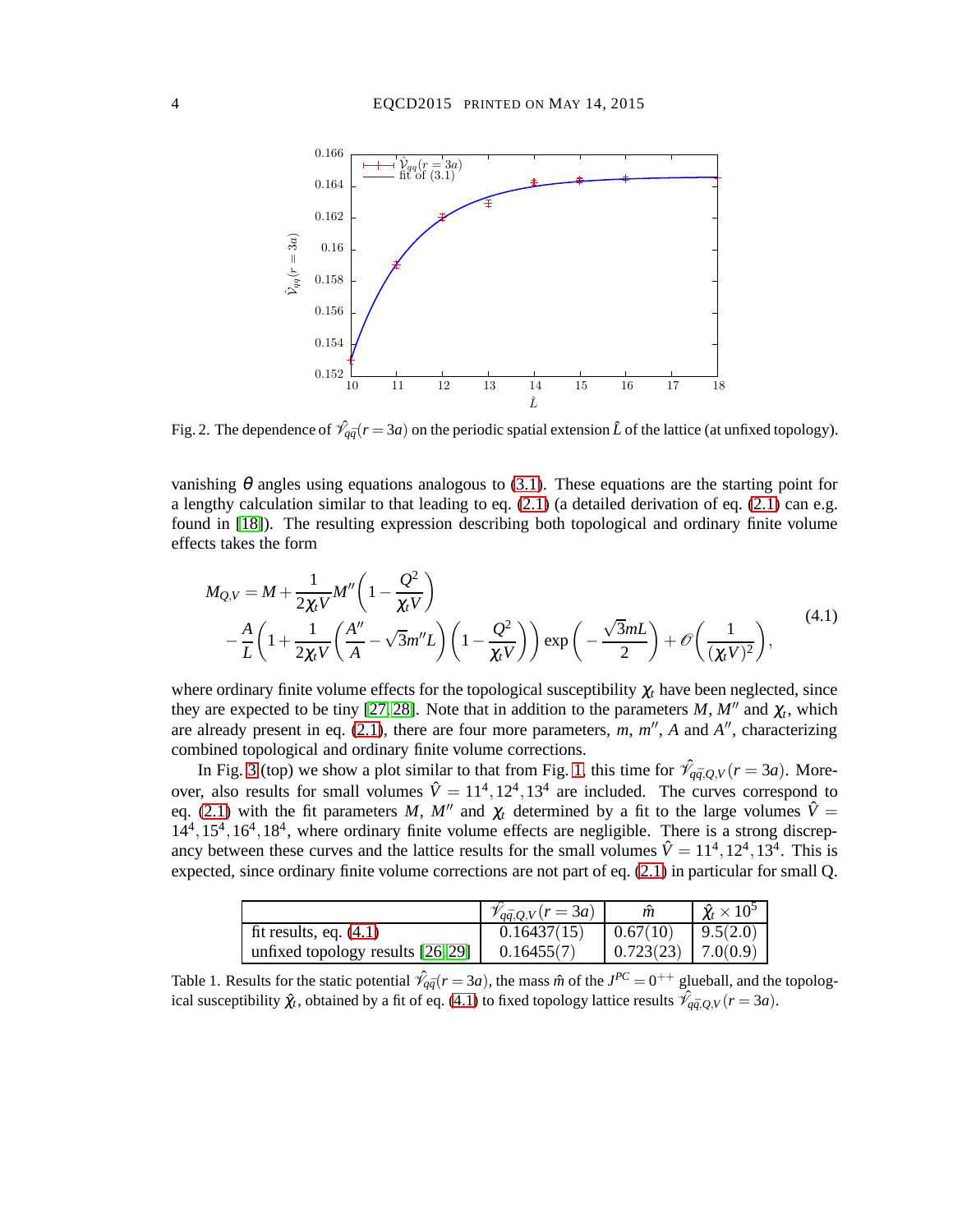

<span id="page-4-0"></span>Fig. 3.  $\hat{\mathcal{V}}_{q\bar{q},Q,V}(r=3a)$  as a function of  $1/\hat{V}$ . (top): The curves represent the fit of eq. [\(2.1\)](#page-1-0) to the lattice static potential results for large volumes  $\hat{V} = 14^4, 15^4, 16^4, 18^4$ . There is a strong discrepancy between these curves and the lattice results for the small volumes  $\hat{V} = 11^4, 12^4, 13^4$ . (**bottom**): The curves represent the fit of eq. [\(4.1\)](#page-3-1) to the lattice static potential results for all volumes  $\hat{V} = 11^4, \dots, 18^4$ . There is almost perfect agreement, even at small volumes and  $Q = 0$ .

In Fig. [3](#page-4-0) (bottom) we show the same lattice results for  $\hat{\mathcal{V}}_{q\bar{q},Q,V}(r=3a)$ . This time, however, the curves correspond to eq. [\(4.1\)](#page-3-1) with the fit parameters  $M, M'', \hat{\chi}_t, m, m'', A$  and  $A''$  determined by a fit to all seven volumes  $\hat{V} = 11^4, 12^4, 13^4, 14^4, 15^4, 16^4, 18^4$ . There is almost perfect agreement, even at small volumes and for  $Q = 0$ . The extracted "hadron mass"  $\hat{\gamma}_{q\bar{q},Q,V}(r=3a)$  is consistent with a corresponding computation at unfixed topology and also the glueball mass  $\hat{m}$  and the topological susceptibility  $\hat{\chi}_t$  obtained by the fit are in fair agreement with reference values, cf. Table [1.](#page-3-2)

To conclude, we have incorporated ordinary finite volume corrections into an existing relation between hadron masses at fixed topology and physical hadron masses (i.e. hadron masses at unfixed topology). We have successfully tested the resulting equation in SU(2) Yang-Mills theory by studying the static potential at fixed topology. As an outlook, we plan to extend these tests to QCD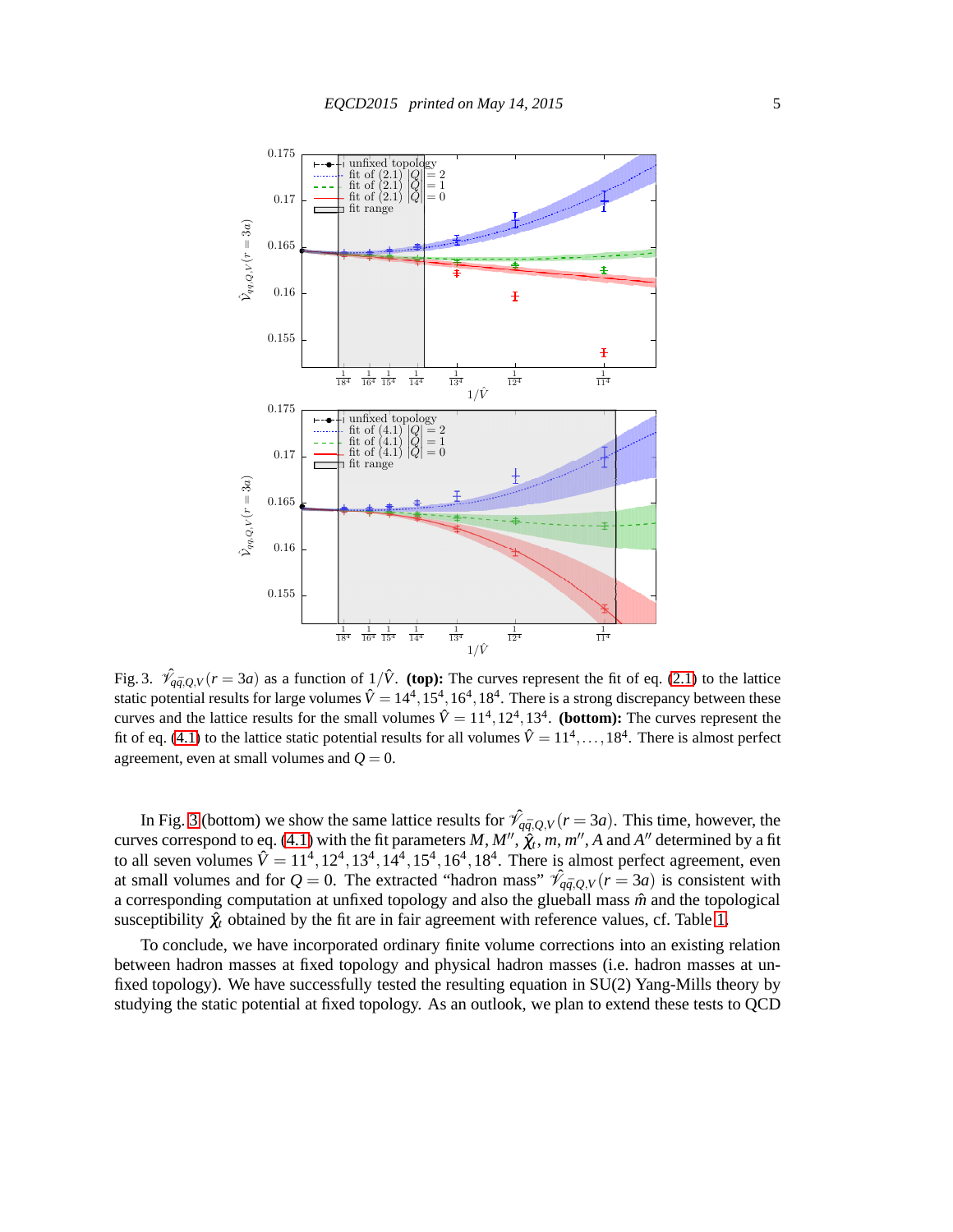in the near future.

## **Acknowledgments**

A.D. and M.W. acknowledge support by the Emmy Noether Programme of the DFG (German Research Foundation), grant WA 3000/1-1.

W.B., U.G. and H.M.-D. acknowledge support by the Consejo Nacional de Ciencia y Tecnología (CONACYT), project 155905/10, and DGAPA-UNAM, grant IN107915.

This work was supported in part by the Helmholtz International Center for FAIR within the framework of the LOEWE program launched by the State of Hesse. Calculations on the LOEWE-CSC high-performance computer of Johann Wolfgang Goethe-University Frankfurt am Main were conducted for this research. We would like to thank HPC-Hessen, funded by the State Ministry of Higher Education, Research and the Arts, for programming advice.

#### **REFERENCES**

- <span id="page-5-1"></span><span id="page-5-0"></span>[1] M. Lüscher and S. Schaefer, JHEP 1107, 036 (2011) [\[arXiv:1105.4749](http://arxiv.org/abs/1105.4749) [hep-lat]].
- <span id="page-5-2"></span>[2] S. Schaefer, PoS LATTICE **2012**, 001 (2012) [\[arXiv:1211.5069](http://arxiv.org/abs/1211.5069) [hep-lat]].
- <span id="page-5-3"></span>[3] S. Aoki *et al.* [JLQCD Collaboration], Phys. Rev. D **78**, 014508 (2008) [\[arXiv:0803.3197](http://arxiv.org/abs/0803.3197) [hep-lat]].
- <span id="page-5-4"></span>[4] S. Aoki *et al.*, PTEP **2012**, 01A106 (2012).
- <span id="page-5-5"></span>[5] K. Cichy, G. Herdoiza and K. Jansen, Nucl. Phys. B **847**, 179 (2011) [\[arXiv:1012.4412](http://arxiv.org/abs/1012.4412) [hep-lat]].
- <span id="page-5-6"></span>[6] K. Cichy *et al.*, Nucl. Phys. B **869**, 131 (2013) [\[arXiv:1211.1605](http://arxiv.org/abs/1211.1605) [hep-lat]].
- [7] H. Fukaya *et al.*, Phys. Rev. D **73**, 014503 (2006) [\[hep-lat/0510116\]](http://arxiv.org/abs/hep-lat/0510116).
- <span id="page-5-7"></span>[8] W. Bietenholz *et al.*, JHEP **0603**, 017 (2006) [\[hep-lat/0511016\]](http://arxiv.org/abs/hep-lat/0511016).
- <span id="page-5-8"></span>[9] F. Bruckmann *et al.*, Eur. Phys. J. A **43**, 303 (2010) [\[arXiv:0905.2849](http://arxiv.org/abs/0905.2849) [hep-lat]].
- [10] R. Brower, S. Chandrasekharan, J. W. Negele and U.-J. Wiese, Phys. Lett. B **560**, 64 (2003) [\[hep-lat/0302005\]](http://arxiv.org/abs/hep-lat/0302005).
- <span id="page-5-9"></span>[11] S. Aoki, H. Fukaya, S. Hashimoto and T. Onogi, Phys. Rev. D **76**, 054508 (2007) [\[arXiv:0707.0396](http://arxiv.org/abs/0707.0396) [hep-lat]].
- <span id="page-5-10"></span>[12] W. Bietenholz, I. Hip, S. Shcheredin and J. Volkholz, Eur. Phys. J. C **72**, 1938 (2012) [\[arXiv:1109.2649](http://arxiv.org/abs/1109.2649) [hep-lat]].
- [13] W. Bietenholz and I. Hip, PoS LATTICE **2008**, 079 (2008) [\[arXiv:0808.3049](http://arxiv.org/abs/0808.3049) [hep-lat]].
- [14] W. Bietenholz and I. Hip, J. Phys. Conf. Ser. **378**, 012041 (2012) [\[arXiv:1201.6335](http://arxiv.org/abs/1201.6335) [hep-lat]].
- [15] A. Dromard and M. Wagner, PoS LATTICE **2013**, 339 (2014) [\[arXiv:1309.2483](http://arxiv.org/abs/1309.2483) [hep-lat]].
- [16] C. Czaban and M. Wagner, PoS LATTICE **2013**, 465 (2013) [\[arXiv:1310.5258](http://arxiv.org/abs/1310.5258) [hep-lat]].
- <span id="page-5-12"></span>[17] I. Bautista *et al.*, [arXiv:1402.2668](http://arxiv.org/abs/1402.2668) [hep-lat].
- [18] A. Dromard and M. Wagner, Phys. Rev. D **90**, 074505 (2014) [\[arXiv:1404.0247](http://arxiv.org/abs/1404.0247) [hep-lat]].
- [19] C. Czaban, A. Dromard and M. Wagner, Acta Phys. Polon. Supp. **7**, 551 (2014) [\[arXiv:1404.3597](http://arxiv.org/abs/1404.3597) [hep-lat]].
- <span id="page-5-11"></span>[20] A. Dromard, C. Czaban and M. Wagner, PoS LATTICE **2014**, 321 (2014) [\[arXiv:1410.4333](http://arxiv.org/abs/1410.4333) [hep-lat]].
- [21] U. Gerber *et al.*, PoS LATTICE **2014** (2014) [\[arXiv:1410.0426](http://arxiv.org/abs/1410.0426) [hep-lat]].